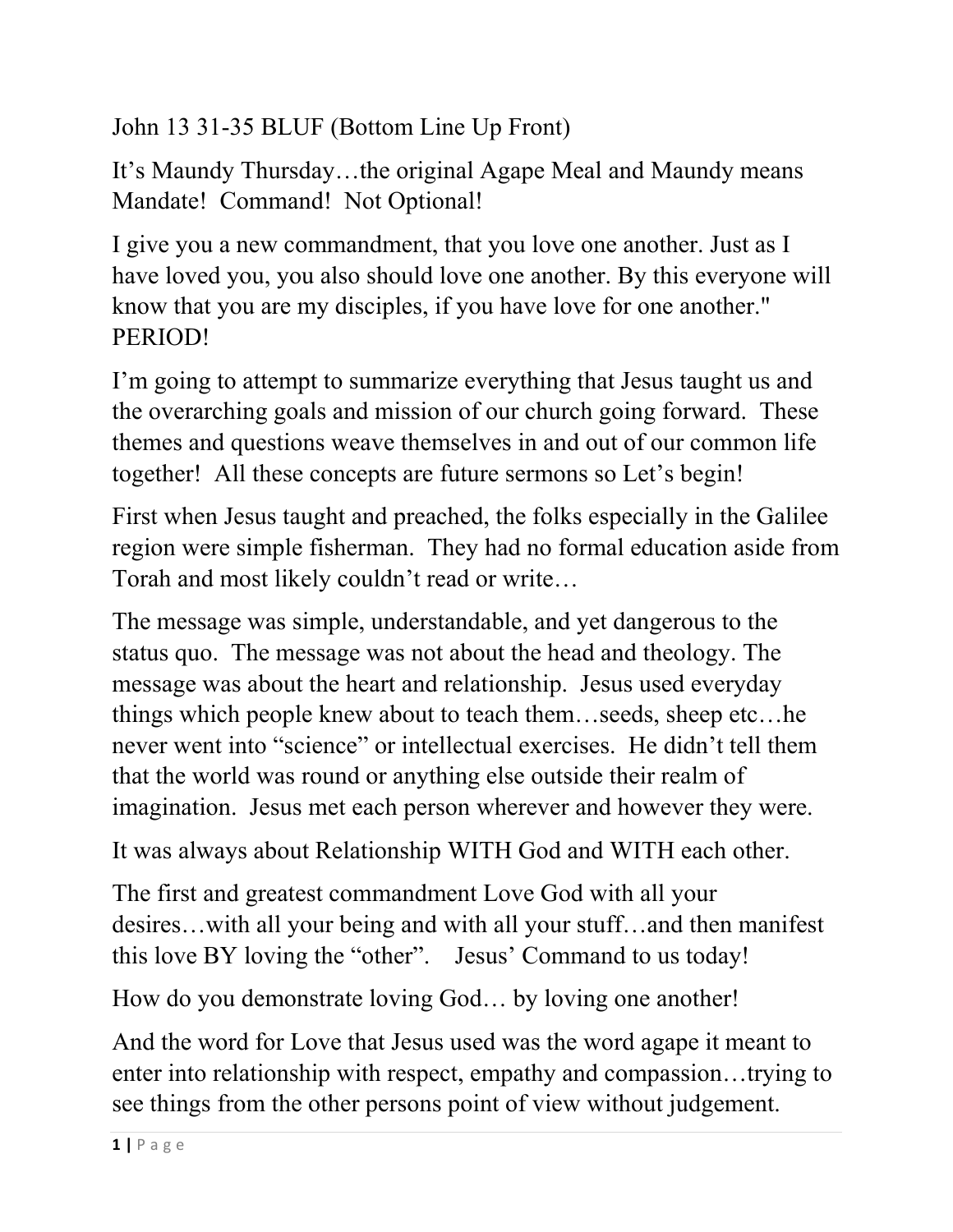Jesus never used words for love like eros that meant love that was physical or worthy…

And he never said you had to like the other person or their opinions. Love then is a posture of openness.

And once you are postured in such a way...open...then go and teach this way of being to others.

This is our mission statement… some call it the great commandments …and we are commanded by God and Jesus to do this…it's not optional! And there are no exceptions.

The Bible…what is it? It's a collection of stories and poems that reflects the history of a particular group of people in a particular place and time…recording and wrestling with their relationship with the Divine Source of All Being. And context really does matter! Never check your brain at the door! When taken as a whole it's a love story between a creator and its creations… as told by us …the creations.

Let's connect the dots between our religious language and traditions with what is relevant regardless of time and place.

It's foundation and heart is once again Love God and Love One another.

There is a flow and a trajectory to the story. It evolves and changes over time. In a lot of ways, it looks like a parent - child relationship… showing the evolution of a human being from child to adult. Learning and growing… with the parent usually knowing better.

So there are rules laid out for the child's safety… and there's teenage rebellion and turning from and to our parent, struggling with our identity and then finally comprehending that it was really never about the rules at all… but about love…a relationship… and like ALL relationships it is based on trust (the Hebrew word we translate as faith - aman). TRUST!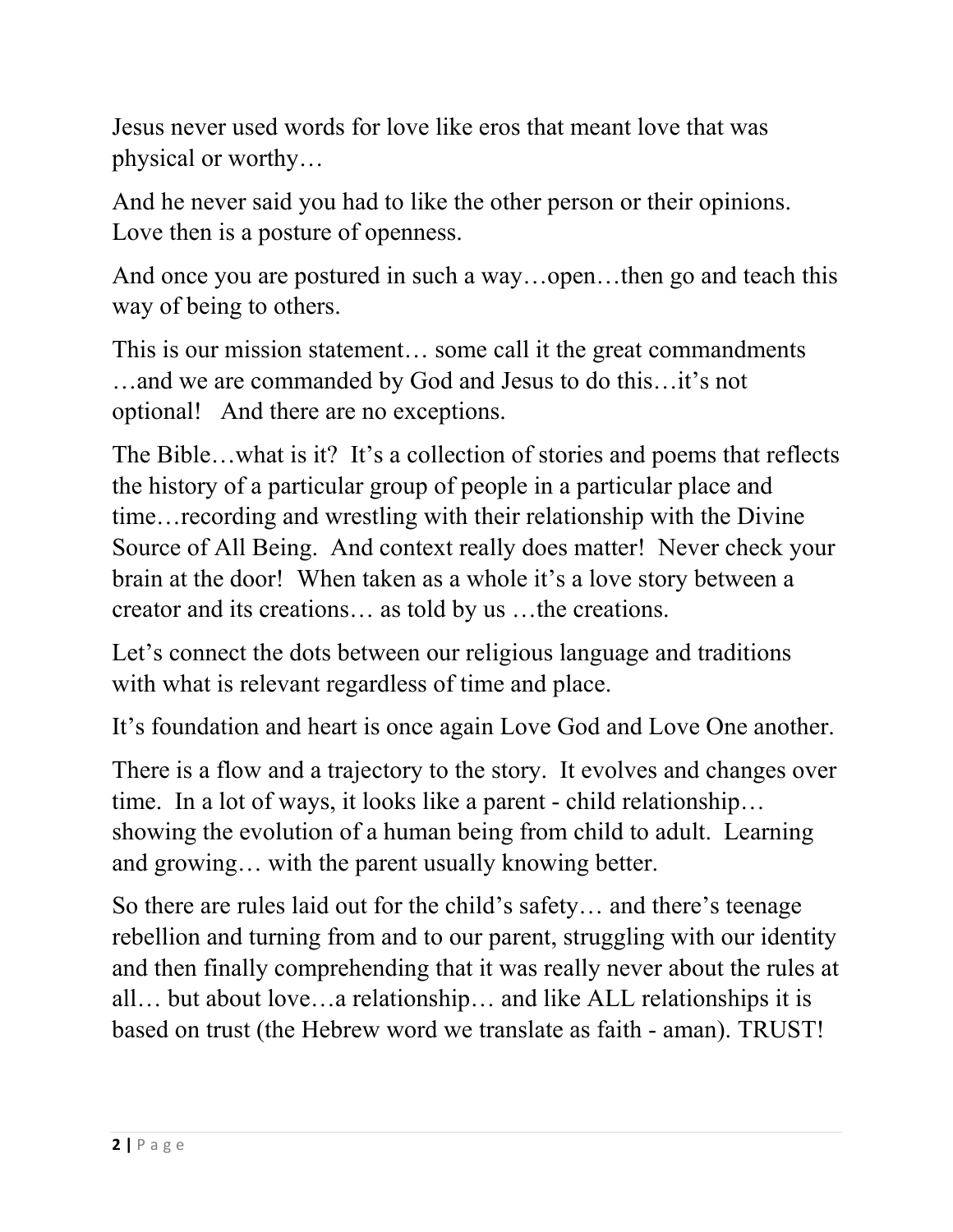The preposition "with" is used more frequently than any other preposition…used over 6000 times in the bible…It seems that God's desire is that God wishes to be "WITH" us… in relationship.

And Jesus in The New Testament focuses us back on the plot…the Spirit of all those Laws being more important than the laws themselves.

See the laws were there to guide us as we grew… and once you get the plot then they are no longer required. Once you truly know that you are loved then you can go out into the world and BE Love to others.

Love God and one another then we don't have to worry about you killing one another do we? Seems we can get caught up in the rules and lose the plot…imagine that. So why is this so dangerous? This all seems pretty harmless on the surface.

But see ALL human groups or organizations eventually lose the plot and hijack the narrative to support their particular point of view…a particular "way of being" where one tribe is favored over other tribes…God likes us best!

And Note every people group on this planet sees themselves as right and true…no one ever sees themselves as the bad guys in the story. And when money and power enter into the equation that's when things we get turned around.

The folks or groups in power now create God in their image to remain on top…Jesus calls this state of being "The kingdom of Man" and it's not how God intended for us to be together… because for some of us to be on top means that many more of God's children have to be on the bottom.

Jesus points us towards what He calls the Kingdom of God or Heaven.

Jesus calls us to Metanoia/Teshuva …repent (ie change your heart… turn back around…change your perspective to see the thing as whole again) We have lost our way!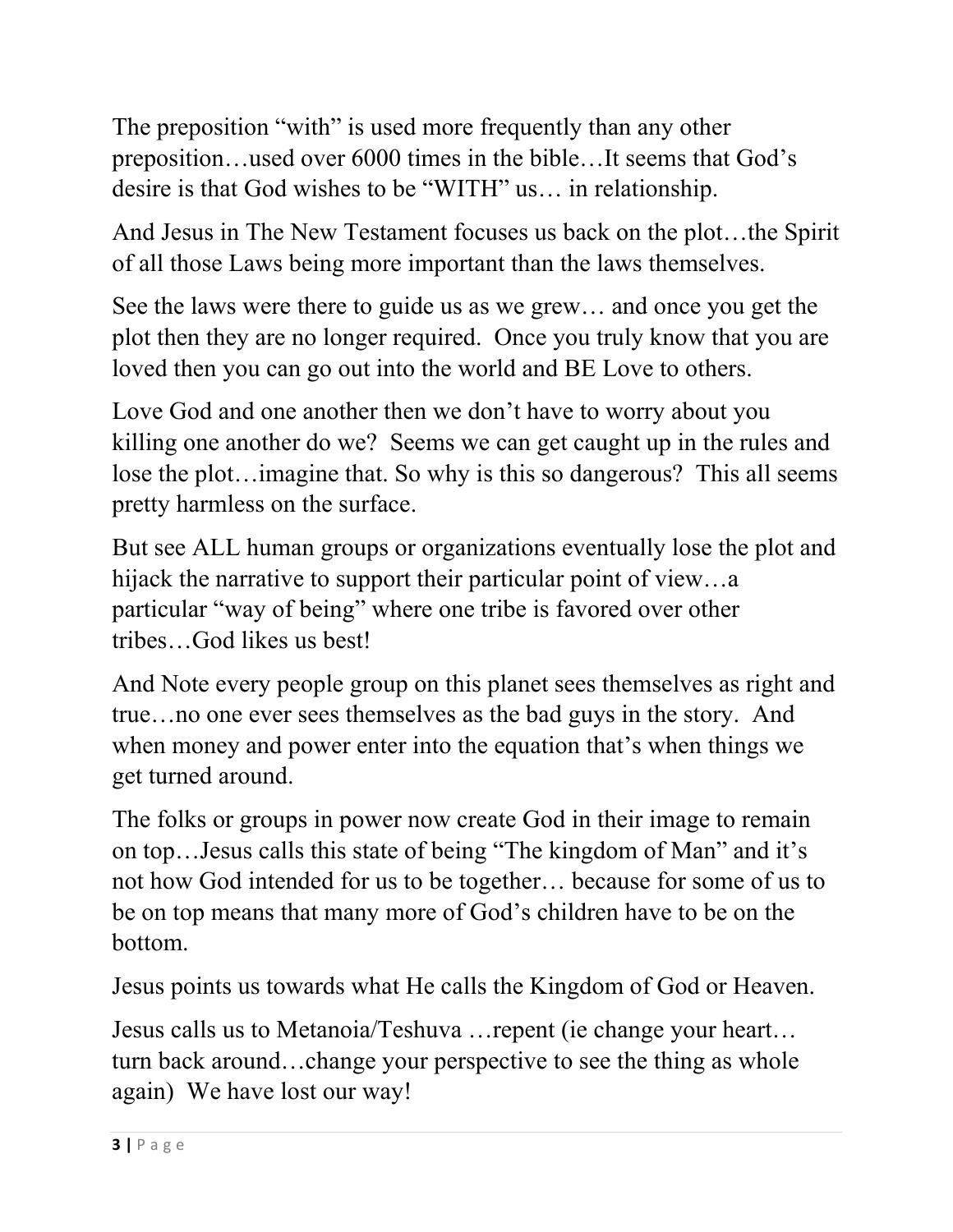Now the Status Quo/ The man/The system/ The Empire… those at the top can't abide by equality. They like the "illusion" of equality…See those currently with the most stuff in this world believe they have the most to lose.

They think that somehow, they earned or deserve what they have. ENTITLEMENT…As if you can earn where you were born or how much melanin is in your skin, or who you're attracted to…

And those in power always push back the hardest. Conversely those with the most to gain by this message of sharing... well they embrace it fully…but they also might be focused on the Kingdom of man…entitled as well…trying for themselves to get more stuff for them and their tribe so that we can replace the man with a new man who looks and thinks more like their group. Dog eat dog! Welcome to the rat race!

So that's why Jesus is more concerned about your deepest desires… your heart…the word Levav… Jesus says where your treasure is there your heart lies…that's your deepest desires! So always follow the money. Where someone spends their time and money will always reveal what a person truly desires.

So is it Kingdom of man or Kingdom of God?! Is it God's will be done or my will be done for me and my own tribe?

If we look at God as a loving parent then we can imagine that children can go in all sorts of directions as they grow up… but a parent will always love their children no matter what and will wish and strive for their family to be together and whole again.

And so we ultimately all belong to a bigger tribe don't we…The Family of God…connected to all of creation as children of God…so what does that actually mean? To follow "this way" of seeing things…to be in this posture of being in the world.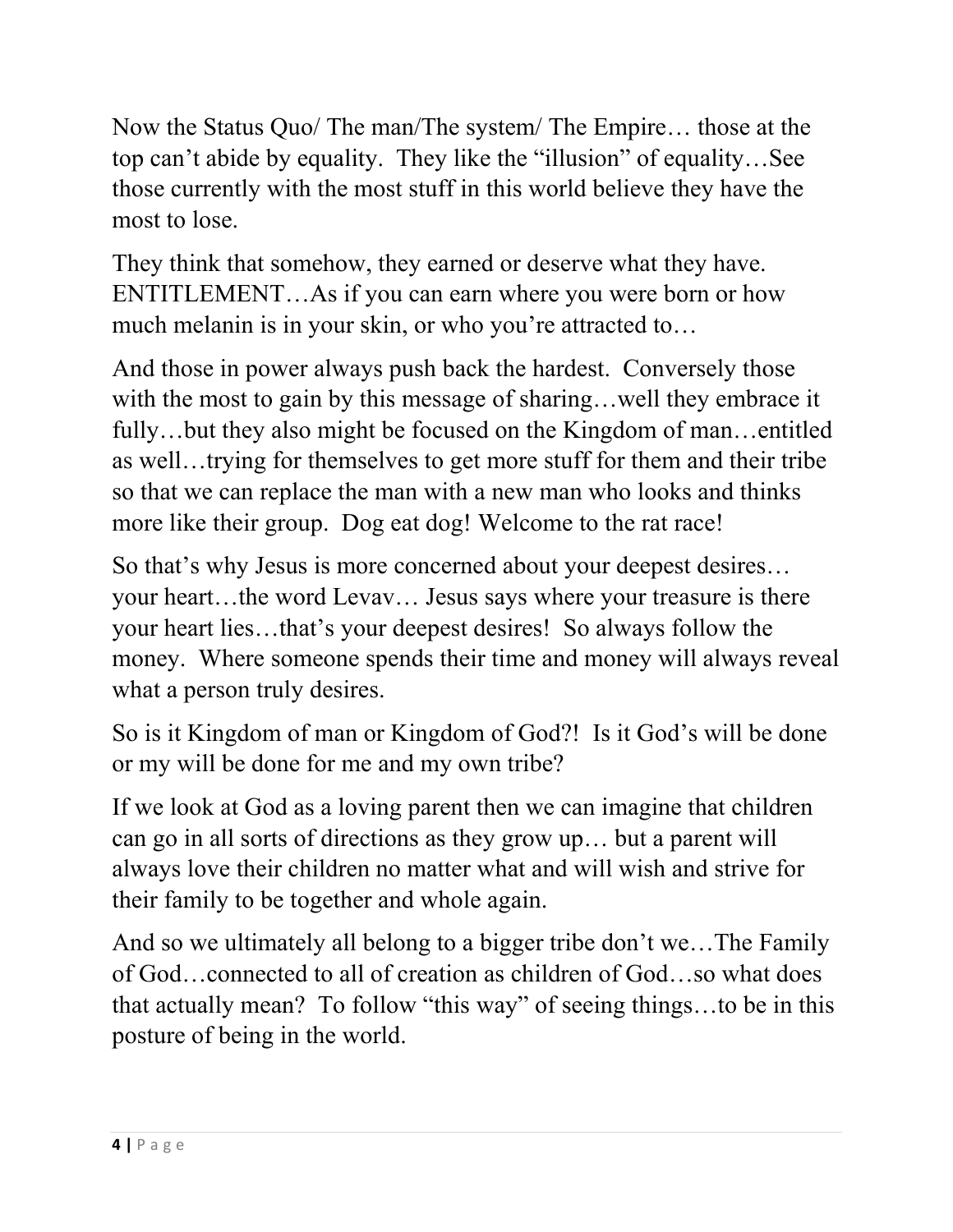In Disney's The Mandalorian (bet you didn't see that coming) their tribe expresses their code of conduct, their mandate, as this is "The way"

Interestingly enough that's exactly what the first Christians were called …followers of "The Way"! And this posture…this WAY of being in the world IS the way…The WAY of God!

…and it will usually always conflict with the ways of man.

See it's not all about me… but rather about us – together… for the health and wellbeing of all of creation. So Jesus pulls the camera way back so that we can begin to see ourselves as part of a greater whole.

Psst: From way up here there are no border lines drawn on our planet…it's one planet!

This is the way of Jesus…the way of Love…and heaven is a state of being to be experienced right here and now…BTW same as hell…it's a state of being!

So we always live in this tension between the kingdom of man and the kingdom of God. We get hungry, tired, sick…we pay bills and follow rules… and yet all of us inherently know that there is something bigger than us. That which is unseen but that which is felt and just as real…if not more so! Like…Oxygen or Love…better get some of those things uh?

It's the thing behind the thing that connects us all as one…we call it Spirit…scientist might call it energy!

Now we can get this into our heads…but it's only when we get this deep inside… at the center of our being… that we begin to act in ways which are in alignment with God's will for all of creation.

Tekun Olam…The reconciliation and co-creation in partnership with God!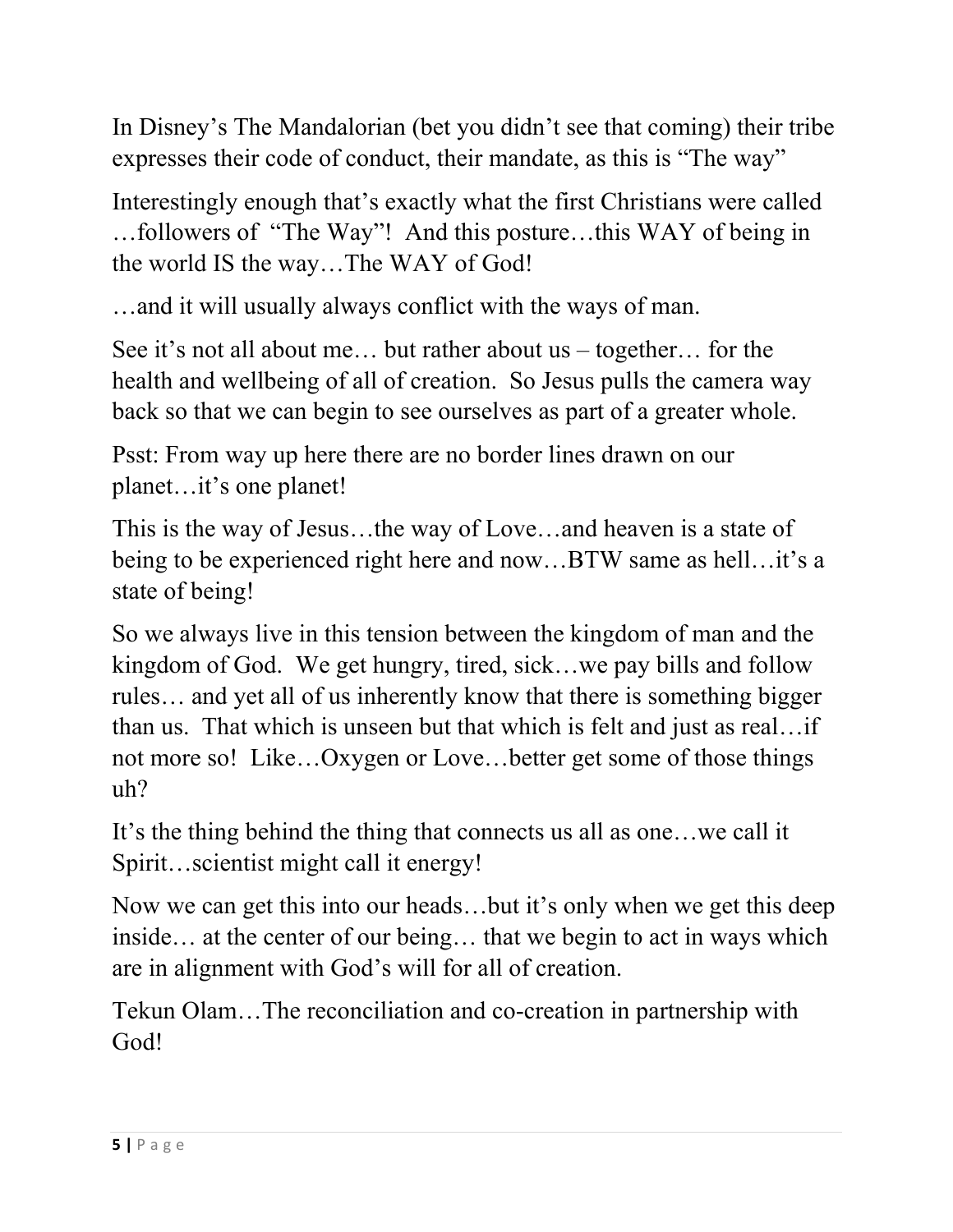Now our perspective is always limited by our individual knowledge and experience… and so we now come together as "one diverse body" to help each other stay focused on "the way"! God's way!

The hope is to integrate this way of being so that it becomes part of who we are…to return to our correct state of being. That's called Shalom! To be in right relationship with God and one another.

And it must be practiced everyday to make it natural…do you know the word Zen…it means not think…think of anything that comes to you automatically…

Like driving a car... new drivers can easily become overwhelmed with all there is to think about…that's why new drivers are prone to accidents…too much thinking!

Sometimes when I drive it's almost unconscious…but my body, in this state, can actually react faster than my mind can process information…that's being in a Zen state!

When we are in that state of connectedness and are open we call that discipleship…it means to be a humble, and open like a student. And once we are living this way…then we are sent to teach others this posture… especially by our example…and the word sent is the word apostle.

We do both...we learn and then we teach...taking in new wisdom and information or perspectives continually broadens our view of God and creation (it's expansive). God can't be contained within our smaller boxes and views of the Divine!

We are always breathing in...and then out! This act of nephesh translates as soul! We take in the Spirit and then give it back to the world…We call this Grace! Sounds easy enough…but like yoga or any other discipline it takes years of practice, and it never really ends!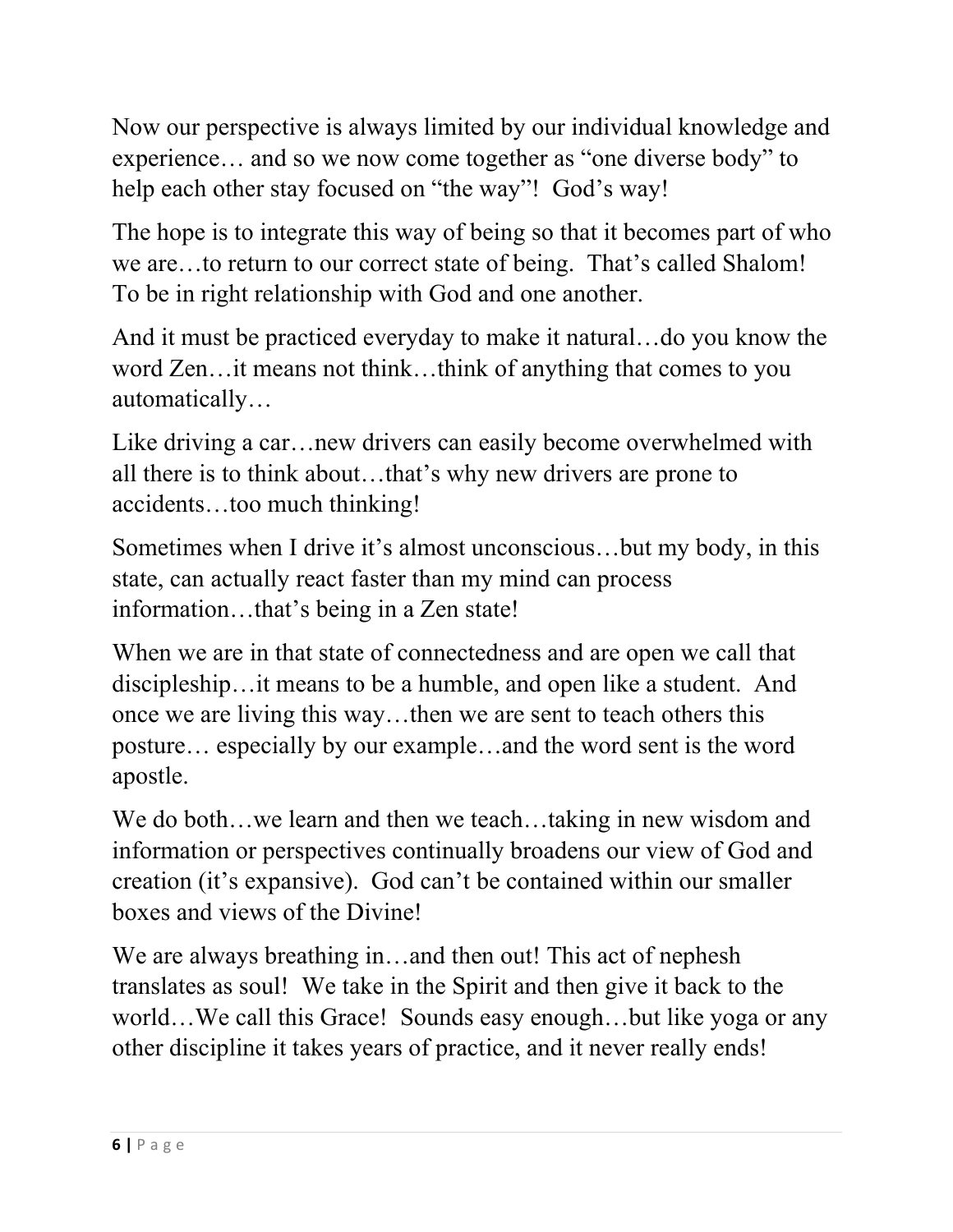So while Jesus was preaching and teaching and healing he had thousands of followers…and why not…he was giving a message where the wealthy had to share their stuff with them…where they were noticed…where they got free health care and free lunches!

But when Jesus called on them to "walk the talk" and follow Him…well only 12 or so did! And even those that followed him most closely still didn't actually get his meaning until Jesus himself walked the talk all the way to a cross.

Free food and free healthcare…count me in…community of love and giving… standing up for those with no voice…listening to those I disagree with…picking up a cross…sorry I just remembered I have other stuff to do.

See we always weigh the cost don't we… and here in the Kingdom of Man these things will cost us every time…but in God's bigger picture, this is the only way to live…the way to life…and life everlasting…this is the way!

Now how about some Politics (The Greek polis meaning city…the way in which we live and order our common life together).

For me I hang in the radical middle… either end of the political bell curve is way off target and dangerous. (6% to the far right and 8% to the far left speaking for the whole!?) And this fosters binary thinking and tends to pull us apart (diabolic – to break apart).

Paul says there is no male or female, Greek or Jew, slave or free. Paul has pulled back the camera and broadened his perspective where all become one. Dualistic thinking quickly gets us into trouble…that's why our idea of God is expressed as a Holy Trinity.

Holy (the word Kadosh) means to set apart…and Trinity takes us into third way thinking… transcending our dualistic nature where things are right/wrong and black/white…We have to get God out of our carefully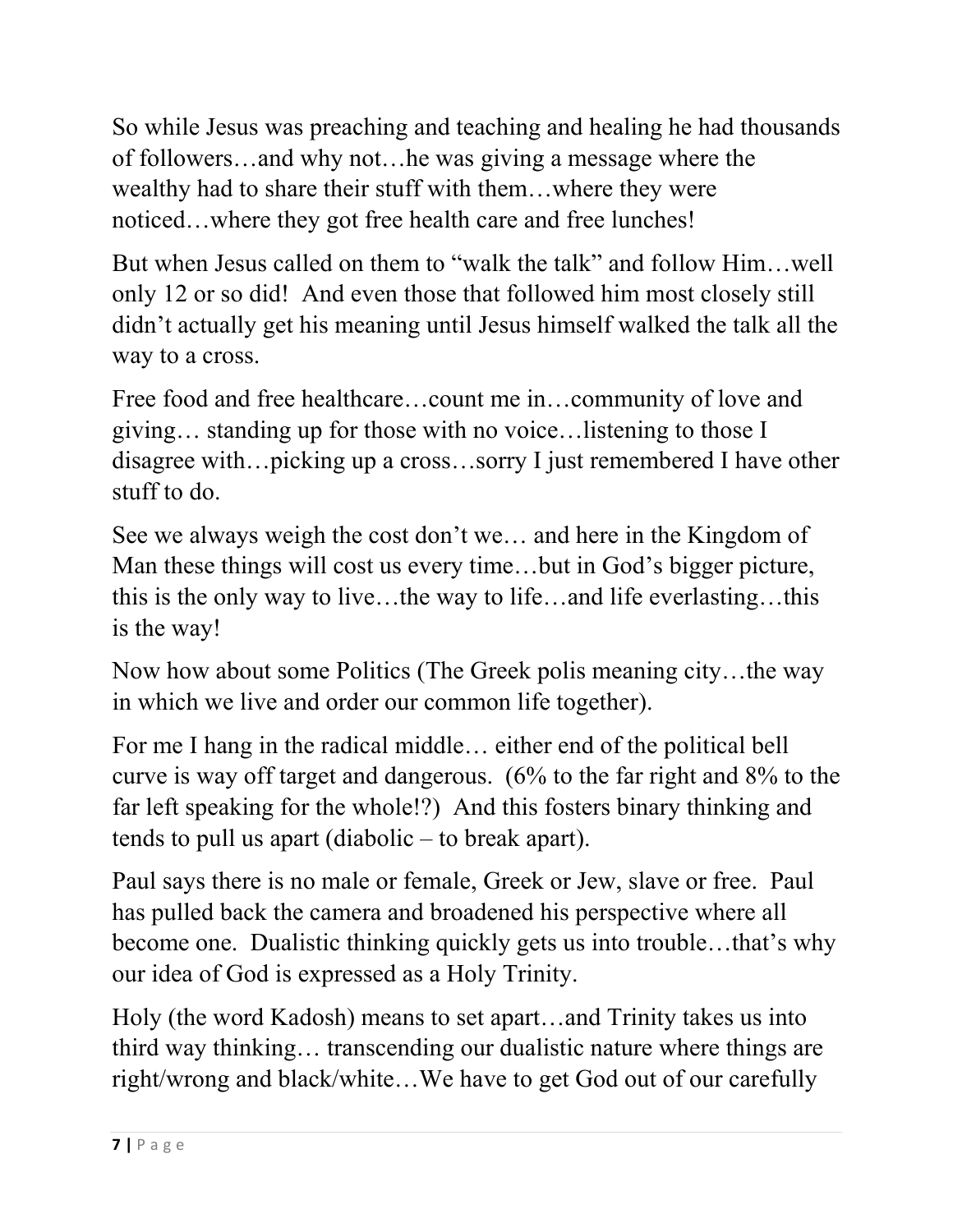constructed boxes…the smaller we imagine God the worst it is for everyone that doesn't think the way we do. We have to expand our view of God and Imagine God greater…This is the way!

So here we are and here God is…on a journey *with* one another!

You don't need all the answers, nor do I have them…It's about the conversation together…especially the questions…it's called "turning the gem!"

I promise you God can handle all of your frustration, your anger and your questions…just like any loving parent could!

Children of God…we all need to be reminded that on this journey… We are all students and teachers…disciples and apostles…breathing in and breathing out…giving and receiving… grace upon grace…Attaining heaven…the kingdom of God is a reality that happens right where you are…it is a way of being…a way of life…not just a nice philosophy!

Jesus said it this way "you can hear and still not hear…see and still be blind…because both kingdoms coexist together.

It's like those pictures that if you look one way you see the old woman and another way you see the young woman. The secret is to know that you can go between the two and that both exist together.

Third way thinking it's not about one way OR another way…it's about AND…pulling the camera back to see them connected. What can't we see yet still experience?

Pierre Tel Chardin said we are not Human Beings having a Spiritual Experience but rather we are Spiritual beings having a Human Experience!

Therefore you are not your circumstances or your situations or your experiences or your stuff or the labels that people gave to you…you are something more…a child of the Universe…a Child of God… now go and act like it!